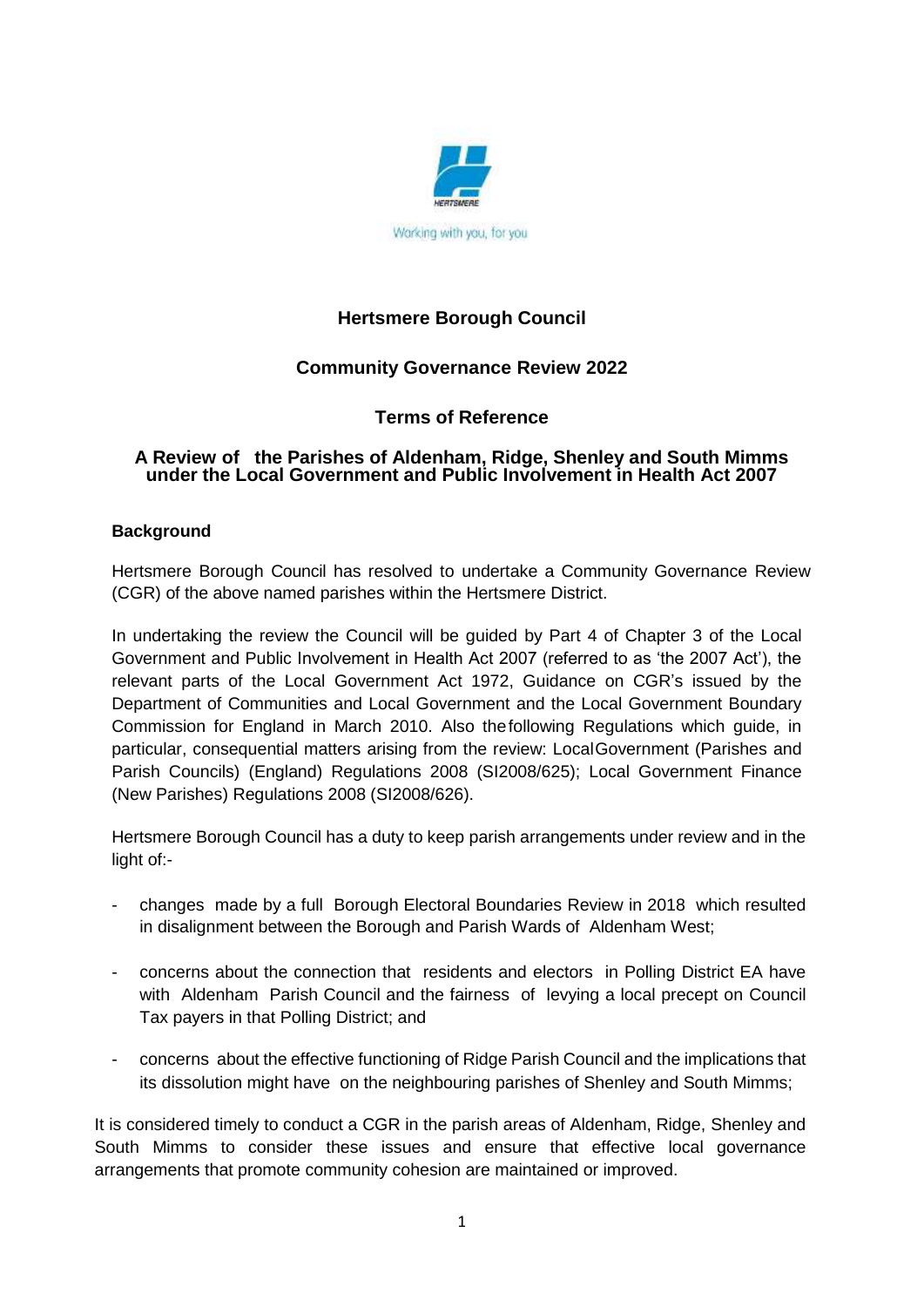Section 81 of the 2007 Act requires the Council to publish its Terms of Reference for the Review which clearly set out the focus of the review. This document, when published, will fulfil this requirement.

The Council is required to have regard to guidance issued by the Government and the publication 'Guidance on Community Governance Reviews' issued by the Department of Communities and LocalGovernment and the Local Government Boundary Commission for England in March 2010 has been used in drawing up the Terms of Reference and timetable for the review.

## **What is a Community Governance Review?**

A CGR is a legal process whereby Principal Authorities (Hertsmere Borough Council in this instance) can consider the following:

- creating, merging, altering or dissolution of parish councils;
- the naming of parishes and the style of any new parish councils,
- the electoral arrangements for parish councils , i.e. the ordinary year of election, council size (thenumber of parish councillors) and parish warding; and,
- grouping of parishes under a common parish council or de-grouping of parishes.

A CGR must reflect the identities and interests of communities and should take account the impact ofcommunity governance arrangements on community cohesion and the size, population and boundaries of a local community or parish.

## **Who will undertake the review?**

As the principal authority, Hertsmere Borough Council is responsible for undertaking CGRs within its area. The Council also extended the terms of reference of the Constitution and Member Development Panel (CMDP) to include electoral registration and boundaries matters to oversee the review process and to make final recommendations to the Council for approval following extensive consultation.

The primary contacts for the review are:

- Sajida Bijle, Managing Director and Electoral Registration and Returning Officer;
- Harvey Patterson, Head of Legal and Democratic Services;
- Sam Langford, Electoral Services Manager.

## **Consultation**

Before making any recommendation or publishing final proposals the Council will take full account of the views and suggestions of by local people and organisations and will comply with the statutory consultation requirements by:

- Consulting local government electors and other persons or bodies who appear to theCouncil to have an interest in the review;
- Taking into account any representations received in connection with the review;
- Notifying consultees of the outcome of the review; and,
- Publishing all decisions taken and the reasons for such decisions.

In particular, the Council will consult:

Local government electors/residents in the Parishes of Aldenham, Ridge, Shenley and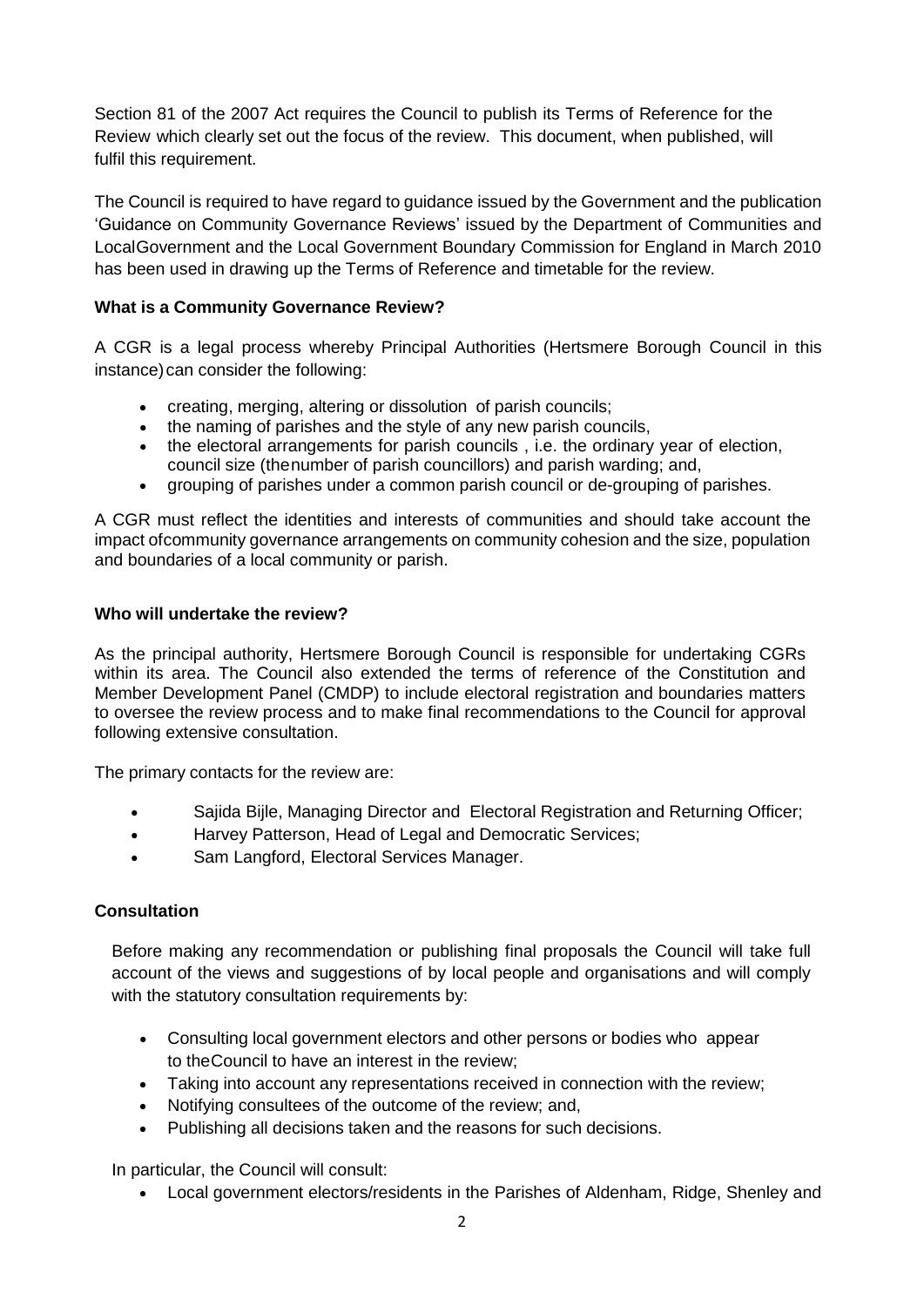South Mimms;

- The Parish Councils of Aldenham, Ridge, Shenley and South Mimms;
- Hertsmere Borough councillors;
- Hertfordshire County Council;
- The Member of Parliament for Hertsmere: and
- **•** Hertfordshire Association of Local Councils

Information about each stage of the review will be published on the Council's website and available for inspection at The Civic Offices, Elstree Way, Borehamwood, Herts WD6 1WA. Press releases and other publicity will be issued where appropriate.

## **Timeline and Key Stages**

| Report to CMDP proposing a CGR                                   | 25 October 2021                            |
|------------------------------------------------------------------|--------------------------------------------|
| Report to Council to approving Terms of<br>Reference             | 17 November 2021<br>(link)                 |
| Publication of Terms of Reference*<br>(link)                     | Week beginning 22 November 2021            |
| Review commences                                                 | 1 January 2022                             |
| <b>CMDP</b> meets to agree Consultation<br>(link)                | 11 <sup>th</sup> January 2022              |
| Initial Consultation - Invite initial<br>submissions*            | From first meeting of CMDP to 1 April 2022 |
| CMDP considers initial submissions and<br>drafts recommendations | May 2022                                   |
| Draft recommendations published                                  | 1 June 2022                                |
| Final round of public consultations                              | 1 June 2022 to 31 August 2022              |
| Final recommendations by CMDP                                    | September 2022                             |
| Publish final recommendations                                    | September 2022                             |
| Final recommendations reported to Council<br>for decision        | November 2022                              |
| Consequential Order made                                         | November 2022 to February 2023             |
| Elections to new Parish Councils (if any<br>created)             | 4 May 2023                                 |

### **Timetable as agreed by Council 17th November 2021**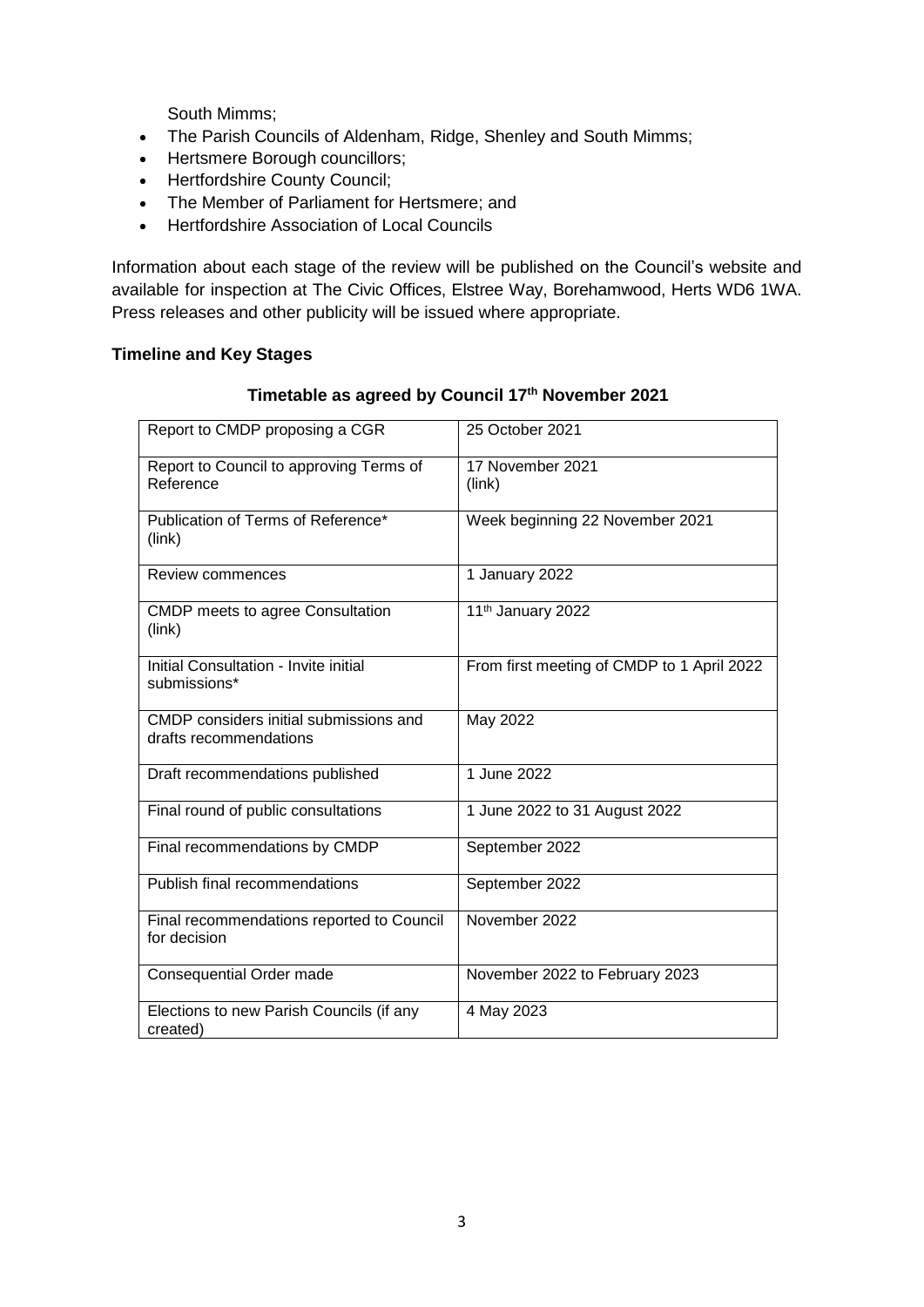### **Electoral Forecasts**

When considering the electoral arrangements of the parishes in the area the Council must consider any likely future change in the number or distribution of electors within five years from the day the review commences.

The review will use the latest electorate figures available at a parish level together with the estimated delivery of new dwellings within the five year period taken from the Council's most recent Five Year Housing land Supply Statement.

### **Scope of the Review**

The Review includes all aspects of community governance arrangements of existing parishes, including:

- To consider the names of any existing parishes/parish councils
- To consider the boundaries of any existing parish and whether any existing parishes should be split or amalgamated to constitute any new parish or if any new parish councils should be created along with the number of parish councillors to be elected for any parish council, whether new or existing.
- To consider whether any new or existing parish council should be divided into wards (or continue to be divided into wards), including the number and boundaries of any such wards, the number of councillors to be elected for any such ward, and the name of any such ward.
- If considered desirable to effect any changes, whether or not any alterations should be made to the ordinary year of election for any new or existing parish/town council.
- To consider whether or not any recommendations should be made to the Local Government Boundary Commission for England for any subsequent alterations to the wards of the Hertsmere Borough Council.

### **Considerations**

Legislation requires that the Council must ensure that community governance within the area:

- reflects the identities and interests of the communities in the area,
- is effective and convenient and takes into account any other arrangements for the purpose of community representation or engagement in the area.

In considering proposals for change, the Council will take the following into account:

Parish status (council or meeting)

Electorate – existing and forecast growth.

The review aims to ensure that parishes reflect community identity and interest and that they are viable administrative and democratic units.

Parishes with 150 or fewer local government electors cannot have a council and can only be a parish meeting (unless the parish already has a council). Between 151 and 999 local government electors the review can recommend that the parish should have a council (optional) and where the parish 1000 or more local government electors the review must recommend that the parish has a council.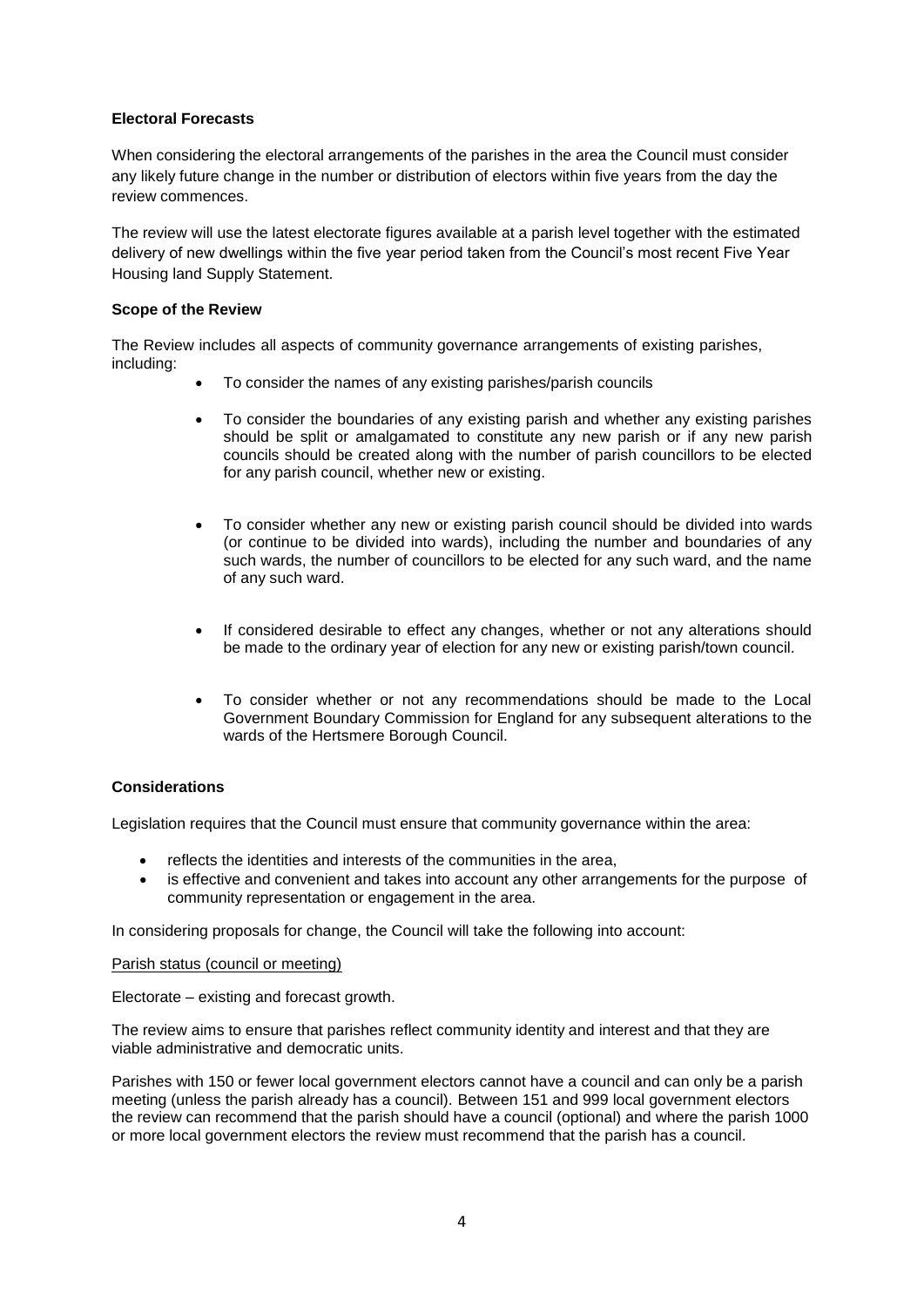### Parish boundaries

The Council will consider the effect of new and forecast development activity on existing parish boundaries. Parish boundaries should be easily identifiable and reflect the separation of settlements recognised locally as having their own identity. These boundaries should generally reflect the areas between communities with low populations or physical barriers such as rivers or man-made features such as railways or motorways.

#### Council size (number of councillors)

The minimum number of parish councillors that a council can have is five. A quorum for a parish council is three or a third, whichever is the greater number.

National research guidance suggests the following levels of representation for parish councils:

| Electorate          | <b>Councillor Allocation</b> |
|---------------------|------------------------------|
| Less than 500       | $5 - 8$                      |
| $501 - 2.500$       | $6 - 12$                     |
| $2,501 - 10,000$    | $9 - 16$                     |
| $10,001 - 20,000$   | $13 - 27$                    |
| Greater than 20,000 | $13 - 31$                    |

Government guidance is that each area should be considered on its own merits having regard to population, geography and the pattern of communities. The Council will pay particular attention to existing levels of representation and existing council sizes which have stood the test of time.

In considering requests to change the number of councillors on any individual parish council the Council will review the electoral history for the parish including the number of contested elections that have been held, the number of vacant seats following normal parish elections (every 4 years) and the history of co-options (i.e. has the council been able to fill vacancies).

### Parish Warding

The Council is required to consider the following points when deliberating whether a parish should be divided into wards for the purposes of elections:

- whether the number or distribution of the local government electors for the parish would make a single election of councillors impracticable or inconvenient,
- whether it is desirable that any area, or areas, of the parish should be separately represented on the council.

The Government's guidance is that warding of parishes may not be justified for largely rural areas based predominantly on a single centrally located village. Conversely, warding may be appropriate where a parish encompasses a number of villages with separate identities or where there has been urban overspill at the edge of a town into a parish.

In considering parish wards the Council will ensure that electoral equality is retained (the principle that each person's vote should be of equal weight so far as is possible). This will be achieved by keeping the councillor/elector ration similar across any warded areas.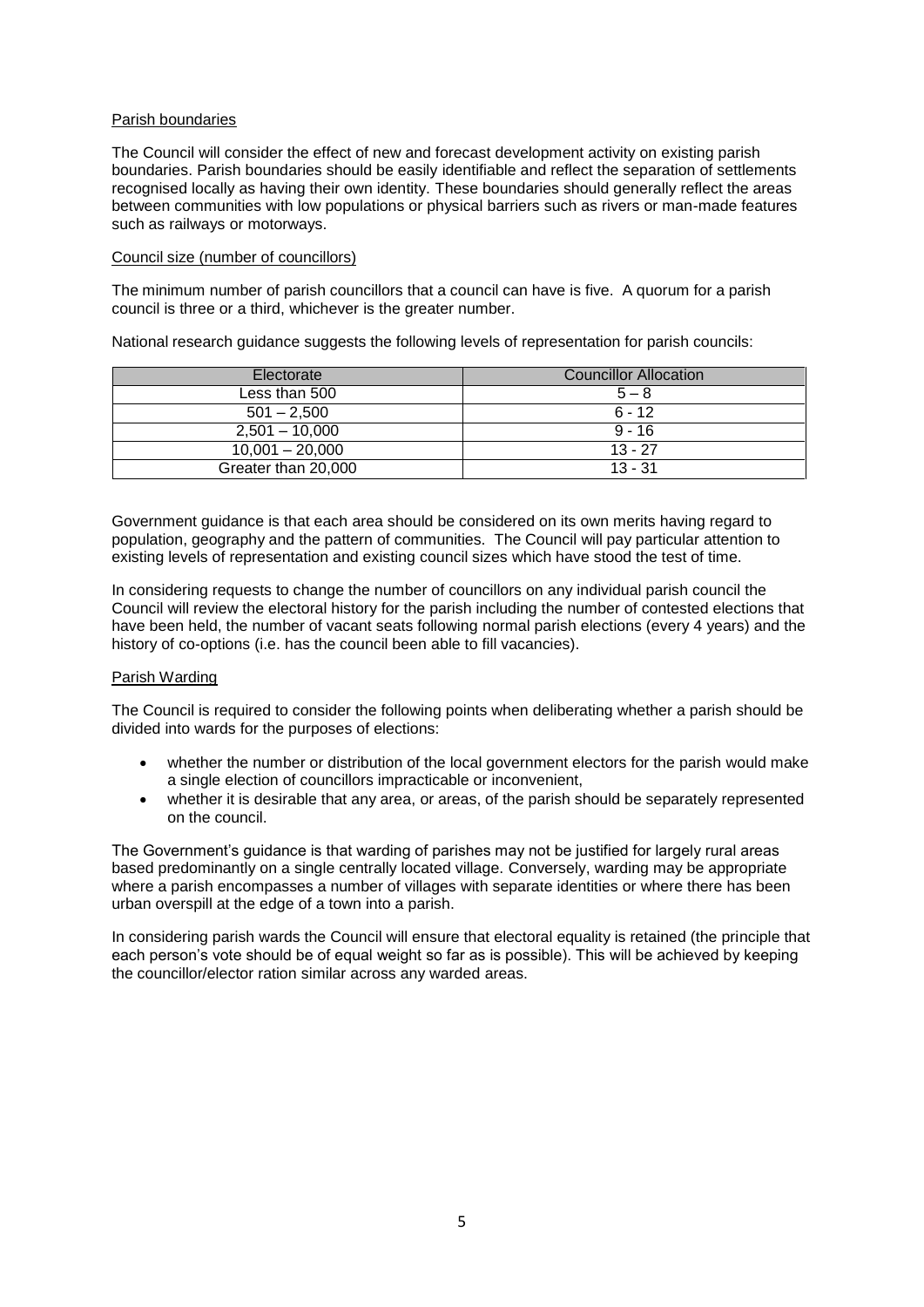#### Parish names and alternative styles for parishes

The Council will endeavour to reflect existing or historic place names and will consider any ward names proposed any local interested parties. The Council will be mindful of Section 75 of the Local Government Act 1972 with regards to changing the name of a parish and subsequent notification and to Sections 87 and 88 of the 2007 Act and related guidance.

Alternative styles for parishes were introduced by the 2007 Act which could replace the 'parish' style – community, neighbourhood or village. Town status continues to be available to a parish (S247 of the Local Government Act 1972) but for as long as a parish has an alternative style it will not be able to have the status of a town and vice versa.

At the request of a parish the District Council as principal authority can change the name of a parish to reflect the style adopted.

If an existing parish is under review the Council will make recommendations as to whether the geographical name of the parish should change but it will be for the parish council or meeting to resolve whether the parish should have one of the alternative styles or retain the 'parish' style.

#### Grouping of parishes

Under Section 91 of the 2007 Act a CGR can recommend the grouping or de-grouping of parishes. In some instances it may be appropriate to group parishes to allow a common parish council to be formed. De-grouping may also offer the reverse possibility where local communities have expanded.

Any grouping or de-grouping needs to be compatible with the retention of community interests and it would be inappropriate to use it to build artificially large units under single parish councils. However, it could offer a possibility for parishes with less than 150 electors to be grouped with other parishes under an elected parish council despite being unable to form a parish council in their own right.

#### Ordinary year of election

As the District Council is elected every four years on an 'all out' basis it is proposed to keep the ordinary year of election for parish councils on the same date.

#### **Reorganisation of Community Governance Orders and Commencement**

The review will be completed when the Council resolves to accept the final recommendations and authorises completion of the Reorganisation of Community Governance Order.

Copies of the Order, supporting maps and documents setting out the reasons for the decisions taken will be placed on deposit at Hertsmere Borough Council, Civic Offices, Elstree Way Borehamwood, Herts, WD6 1WA, on the Council's website and otherwise publicised in accordance with the requirements of the 2017 Act. All parishes will be notified of the outcomes of the review.

Copies of the Order will be sent to:

- the Secretary of State for Housing, Communities and Local Government
- the Local Government Boundary Commission for England
- the Office of National Statistics
- the Director General of the Ordnance Survey
- **•** Hertford County Council
- the Audit Commission
- Association of Local Councils for Hertfordshire